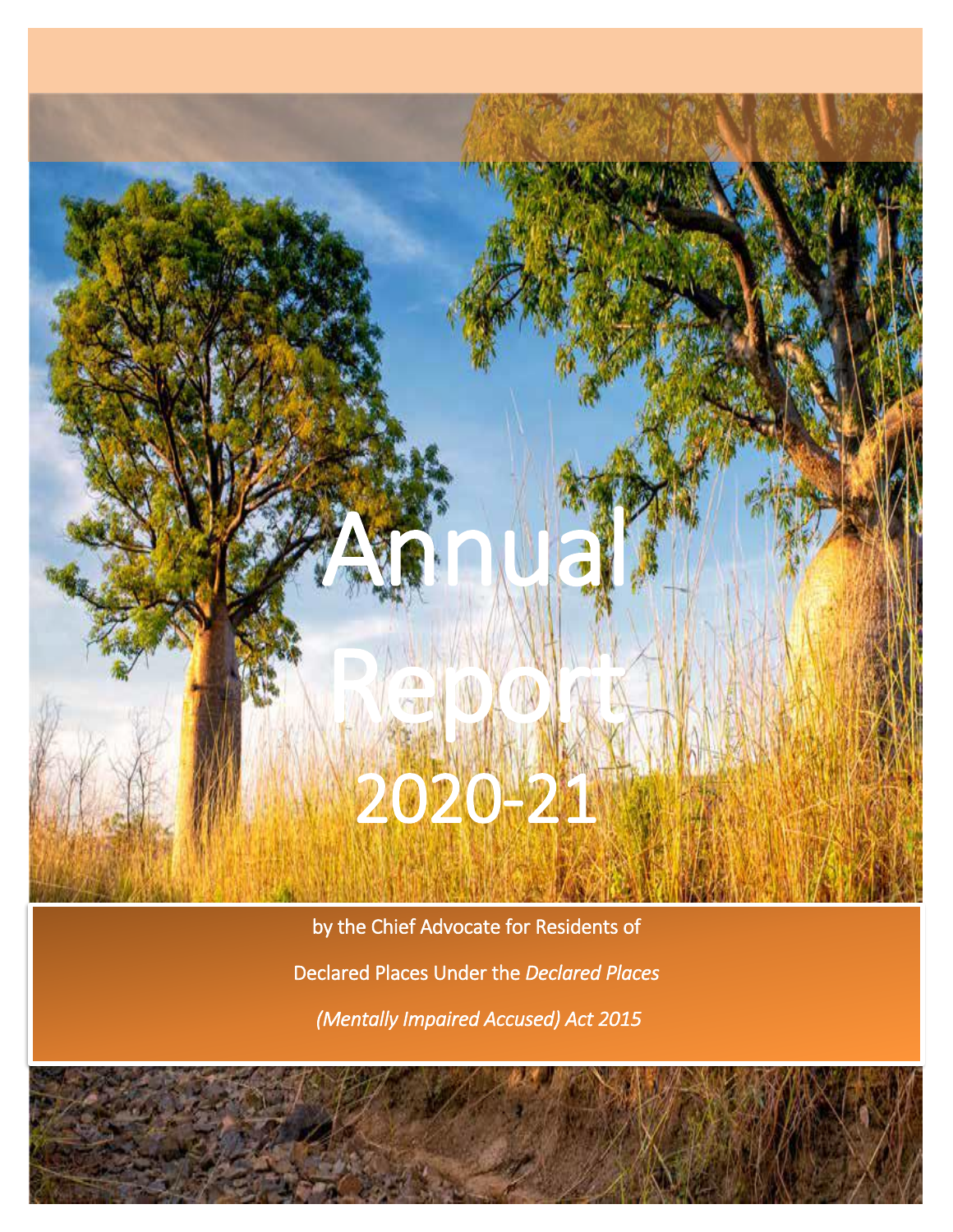Hon Donald Punch MLA

#### MINISTER FOR DISABILITY SERVICES

In accordance with section 56(3) of the *Declared Places (Mentally Impaired Accused) Act 2015,* I submit for your information and presentation to Parliament the annual report of the Chief Advocate for the financial year ending 30 June 2021.

The report records the activities of the Advocates who provided services to residents of the Bennett Brook Disability Justice Centre, a declared place, during the 2020-21 year.

 $anhn -$ 

Dr Sarah Pollock **CHIEF ADVOCATE**

November 2021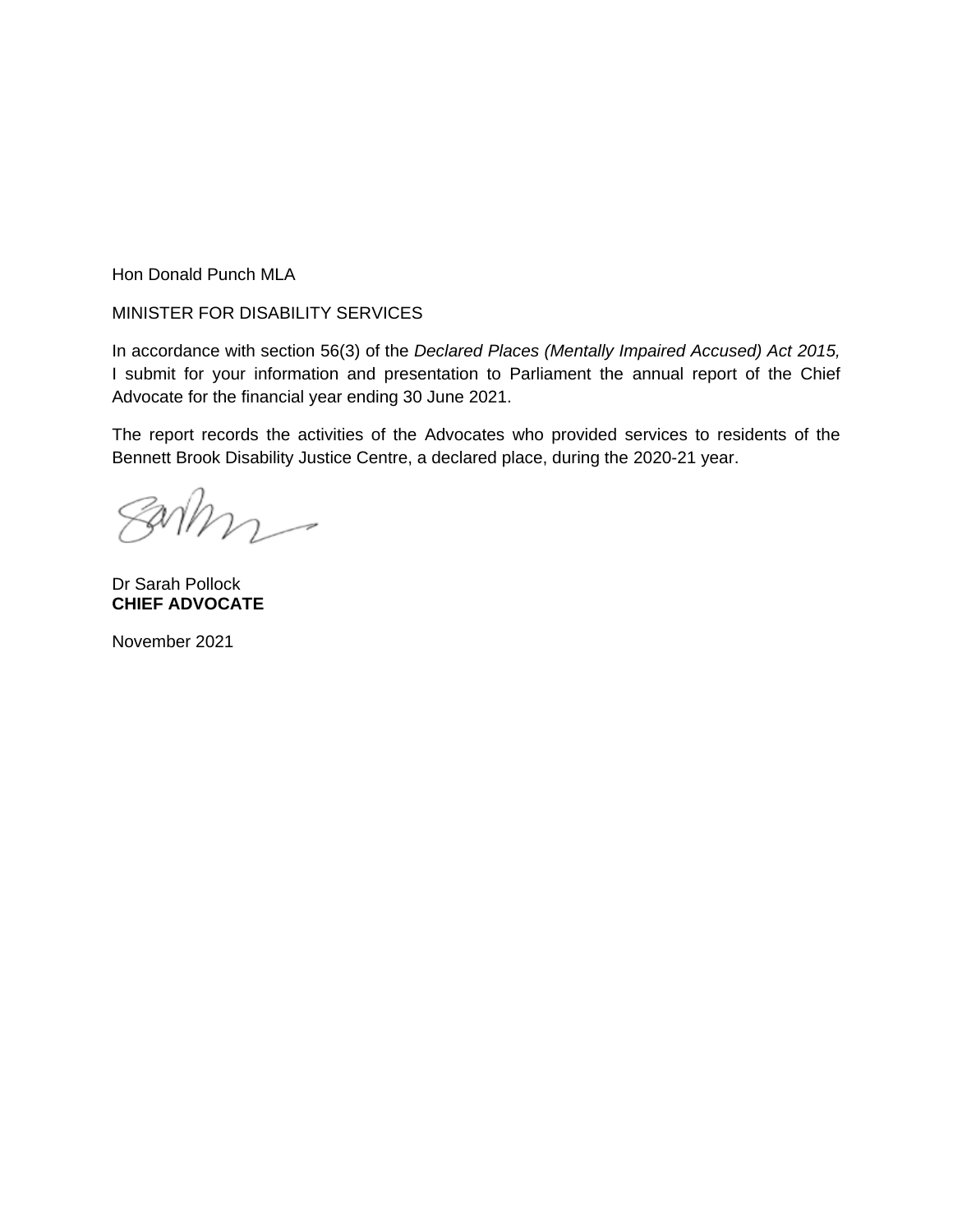## **Contents**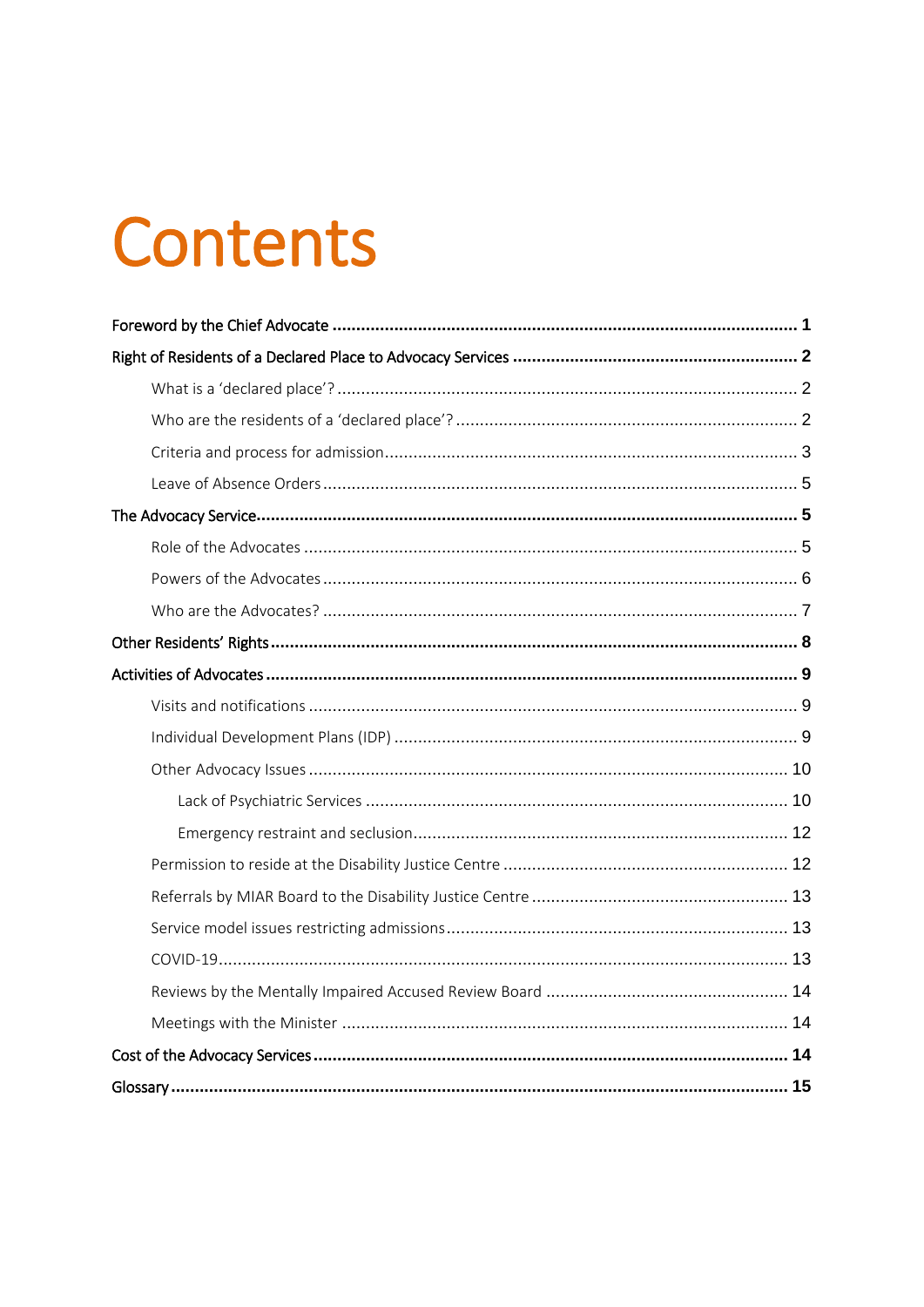

## <span id="page-3-0"></span>Foreword by the Chief Advocate

The Bennett Brook Disability Justice Centre has catered for the needs of up to three residents at any one time during the current reporting year. The Centre provides a valuable service to some of Western Australia's most marginalised people who need the complex support it provides. I echo the words of my predecessor, Debora Colvin, in the foreword of last year's report, that it is a great shame that more people on Custody Orders are not allowed to take advantage of the opportunities offered to learn the skills they need so that one day they may return to live in the community. The Disability Justice Centre provides a far more suitable environment than the alternative, prison or a forensic mental health ward, neither of which can offer the same level of targeted care and support for community living.

Because there are so few residents, and they have the right to privacy and confidentiality, the report is necessarily confined to the legislative and structural framework around admission to the Disability Justice Centre and the advocacy services. We are not able to showcase the work done with, and by the residents. However, this report highlights a major issue with the provision of psychiatric care potentially impacting all residents. At the time of writing an agreement had been reached between the Department of Communities and the Mental Health Commission for the ongoing provision of additional psychiatric services for residents of the Disability Justice Centre.

I would like to acknowledge the work of my predecessor, Debora Colvin, in ensuring that residents have access to their rights. I would also like to thank the Senior Advocate and the Advocates who visit the Disability Justice Centre for their continued good work through the year supporting the residents.

Dr Sarah Pollock CHIEF ADVOCATE

November 2021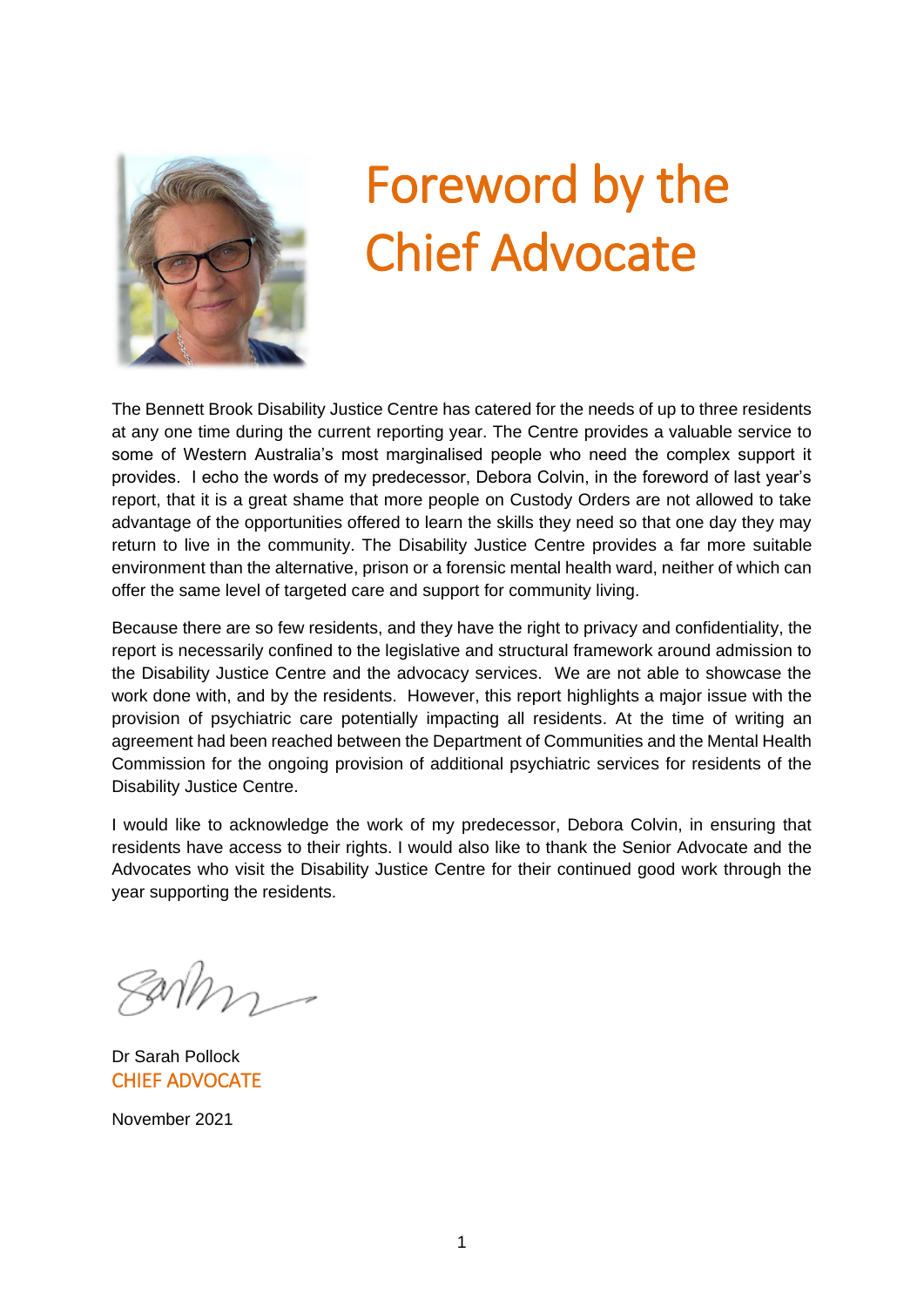### <span id="page-4-0"></span>Right of Residents of a Declared Place to Advocacy Services

Part 10 of the *Declared Places (Mentally Impaired Accused) Act 2015* (the Act) makes it a right of people who are detained in a declared place that they must have access to, and the protection of, advocacy services.

The Act sets out principles and objectives which state that the purpose of the custody is the protection of the community and the residents of the declared place, as well as the training and development of the residents. The custodial powers provided in the Act are balanced by a range of safeguards to protect resident welfare which include the provision of advocacy services.

People detained in psychiatric wards in authorised hospitals and prisoners in jail similarly have legislation which provides them with a level of protection<sup>1</sup>. This is because detention is by its very nature disempowering and isolating for the person detained and can lead to abuse.

The advocacy services provided under the Act are aimed at providing rights protection while also fostering the development of the resident, with the Advocate working alongside the resident on their individual development plan (IDP) as described in the Act.

### <span id="page-4-1"></span>What is a 'declared place'?

A 'declared place' is a 'place declared to be a place for the detention of mentally impaired accused by the Governor by an order published in the *Government Gazette'* under the *Criminal Law (Mentally Impaired Accused) Act 1996* (the CLMIA Act).

There is only one declared place in Western Australia — the Bennett Brook Disability Justice Centre (Disability Justice Centre) in Caversham. It is a residential-style facility that can accommodate 10 mentally impaired accused persons, hereafter referred to as residents. The Disability Justice Centre was originally established by the Disability Services Commission (DSC) under the Act. From 1 July 2017 the DSC has become a part of the Department of Communities and is known as Department of Communities (Disability Services) although the Act continues to refer to the DSC. The Disability Justice Service which is a part of the Department of Communities (Disability Services) manages the Disability Justice Centre.

### <span id="page-4-2"></span>Who are the residents of a 'declared place'?

During the 2020-21 period there were three individuals living at the Disability Justice Centre with between two to three residents living there at the same time.

<sup>1</sup> <sup>1</sup> See Part 20 of the *Mental Health Act 2014* establishing the role of the Chief Mental Health Advocate and advocacy services, and the *Inspector of Custodial Services Act 2003* providing inspection functions and an independent visitor service in prisons and detention centres.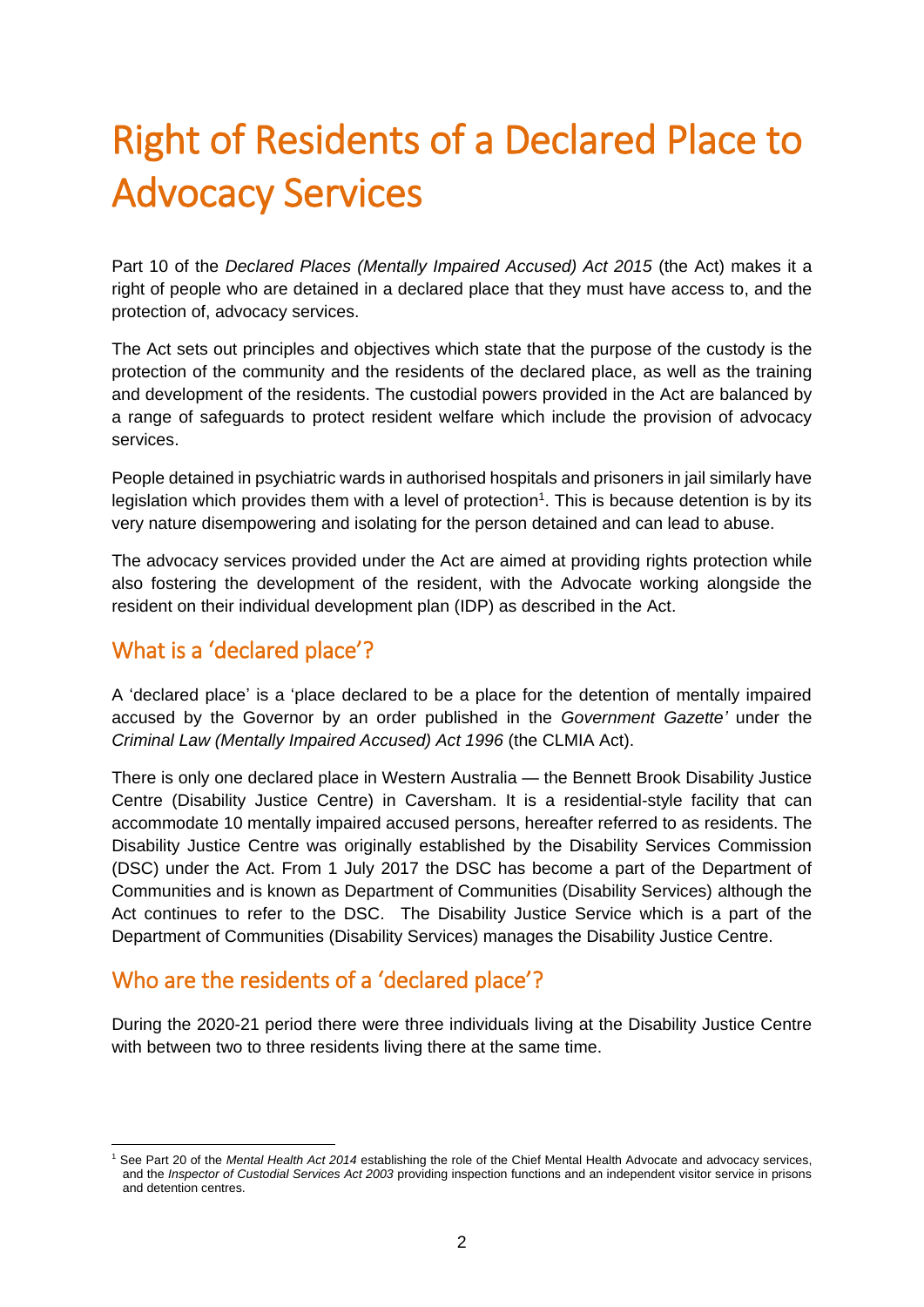Under the CLMIA Act the only people eligible for detention in a declared place are those who:

- are a mentally impaired accused on a Custody Order
- have reached 16 years of age
- have a disability as defined in the *Disability Services Act 1993* and the predominant reason for the disability is not mental illness.

'Mentally impaired accused' persons are accused of a criminal offence but are found to be mentally unfit to stand trial and the charge against them is dismissed without any finding as to guilt or otherwise, or found not guilty on the grounds of unsoundness of mind. If they are put on a Custody Order, the person must be detained indefinitely until the Governor orders that they be released. There are four possible places of detention:

- an authorised hospital (when the accused has a mental illness that is capable of treatment)
- a declared place
- a detention centre (when the accused is under 18 years of age)
- a prison.

A 'disability' as defined in the *Disability Services Act 1993* means<sup>2</sup> that only people on a Custody Order with a disability attributable to an intellectual, cognitive, neurological, sensory, or physical impairment (or a combination of those impairments) can be eligible for a place in the Disability Justice Centre. Those people on a Custody Order due to a mental illness alone, or whose primary diagnosis is a mental illness, are not eligible.

The aim of the Disability Justice Centre is to provide a detention option that is appropriate and rehabilitative for people with intellectual or cognitive disability, or autism, as an alternative to prison and to help prepare them for release into the community. This is why the Disability Justice Centre is managed and funded by the Department of Communities.

### <span id="page-5-0"></span>Criteria and process for admission

The Mentally Impaired Accused Review Board (the MIAR Board) and the Minister for Disability Services (the Minister) decide whether a person on a Custody Order can be detained in the declared place, that is, the Disability Justice Centre.

During 2020-21 there were six new Custody Orders<sup>3</sup> made by the courts in Western Australia. As at 30 June 2021, there were 52 Custody Orders in force:

- three were detained in the Disability Justice Centre
- 29 were detained in an authorised hospital
- 10 were in prison

<sup>-</sup><sup>2</sup> Source: CLMIA Act, section 24(5A).

<sup>3</sup> Source: Mentally Impaired Accused Board email of 22 July 2021.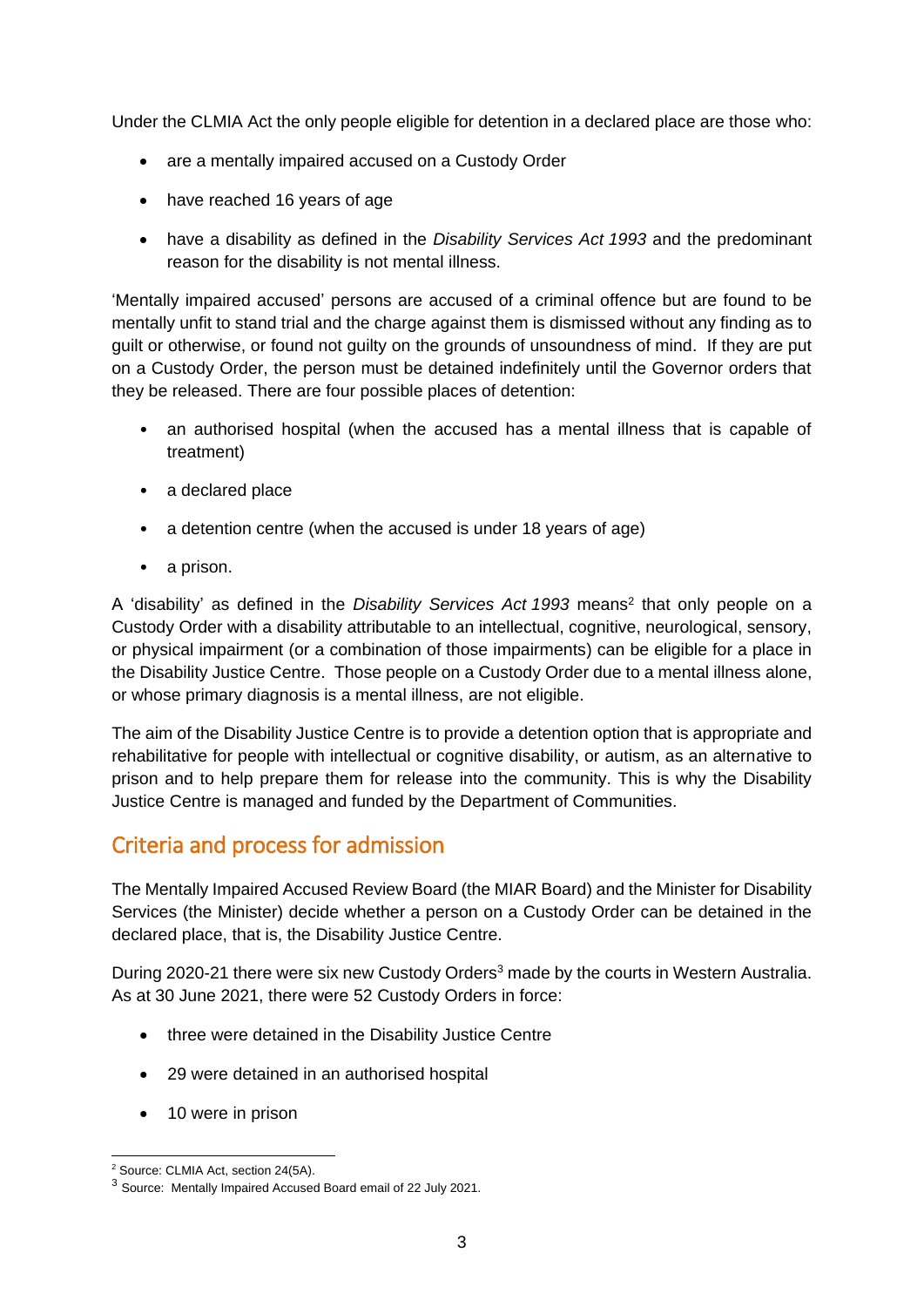• 10 were in the community on conditional release orders.

The number of Custody Orders in place at the end of the financial year has increased from 38 to 52 in the past four years.

| Table 1. Mentally Impaired Accused Persons and place of custody as at 30 June 2018, |
|-------------------------------------------------------------------------------------|
| 2019, 2020 and 2021                                                                 |

|                                                                                                   | <b>Number of Custody Orders as at 30 June</b> |      |                   |      |
|---------------------------------------------------------------------------------------------------|-----------------------------------------------|------|-------------------|------|
| <b>Location</b>                                                                                   | 2018                                          | 2019 | 2020 <sup>4</sup> | 2021 |
| <b>Authorised Hospital</b> <sup>5</sup>                                                           | 9                                             | 11   | 22                | 29   |
| <b>Community (subject to a Conditional</b><br><b>Release Order)</b>                               | 17                                            | 18   | 15                | 10   |
| Subject to a condition they undergo<br>treatment for a mental illness                             | N/A                                           | 15   | 12                |      |
| Not subject to conditions about<br>$\qquad \qquad \blacksquare$<br>treatment for a mental illness | N/A                                           | 3    | 3                 | 3    |
| <b>Declared Place</b>                                                                             | $\overline{2}$                                | 3    | $\mathbf{2}$      | 3    |
| <b>Prison</b> <sup>6</sup>                                                                        | 10                                            | 10   | 11                | 10   |
| <b>TOTAL</b>                                                                                      | 38                                            | 42   | 50                | 52   |

The MIAR Board must be satisfied that the person meets the criteria described above and have regard to the degree of risk that the accused's detention in the declared place appears to present to the personal safety of people in the community or of any individual in the community. This is a prime consideration.

The MIAR Board first asks the Department of Communities (Disability Justice Service) to undertake a 'suitability for placement' assessment for any mentally impaired accused person who they are considering for placement at the Disability Justice Centre. Disability Justice Service clinicians, in consultation with the mentally impaired accused person, their family and/or guardian and the Disability Justice Service Suitability Assessment Panel (the Panel) undertake the suitability for placement assessment.

The Disability Justice Service process is to produce an initial assessment which is then considered by the Panel comprising of the Director, Disability Justice Service, the Manager of the Disability Justice Centre (or delegate), the clinicians who carried out the assessment, and other relevant representatives. The Panel then makes a recommendation and briefs the Assistant Director General, Department of Communities, who approves the report and recommendation and sends the assessment to the MIAR Board stating whether the person is deemed suitable for placement.

<sup>1</sup> <sup>4</sup> Source: Mentally Impaired Accused Board email of 22 July 2021 based on Place of Custody Orders as at 30 June 2021.

<sup>5</sup> MIA persons who are inpatients in authorised hospitals may be participating in a leave of absence from the hospital.

<sup>&</sup>lt;sup>6</sup> MIA persons may be participating in a leave of absence from prison.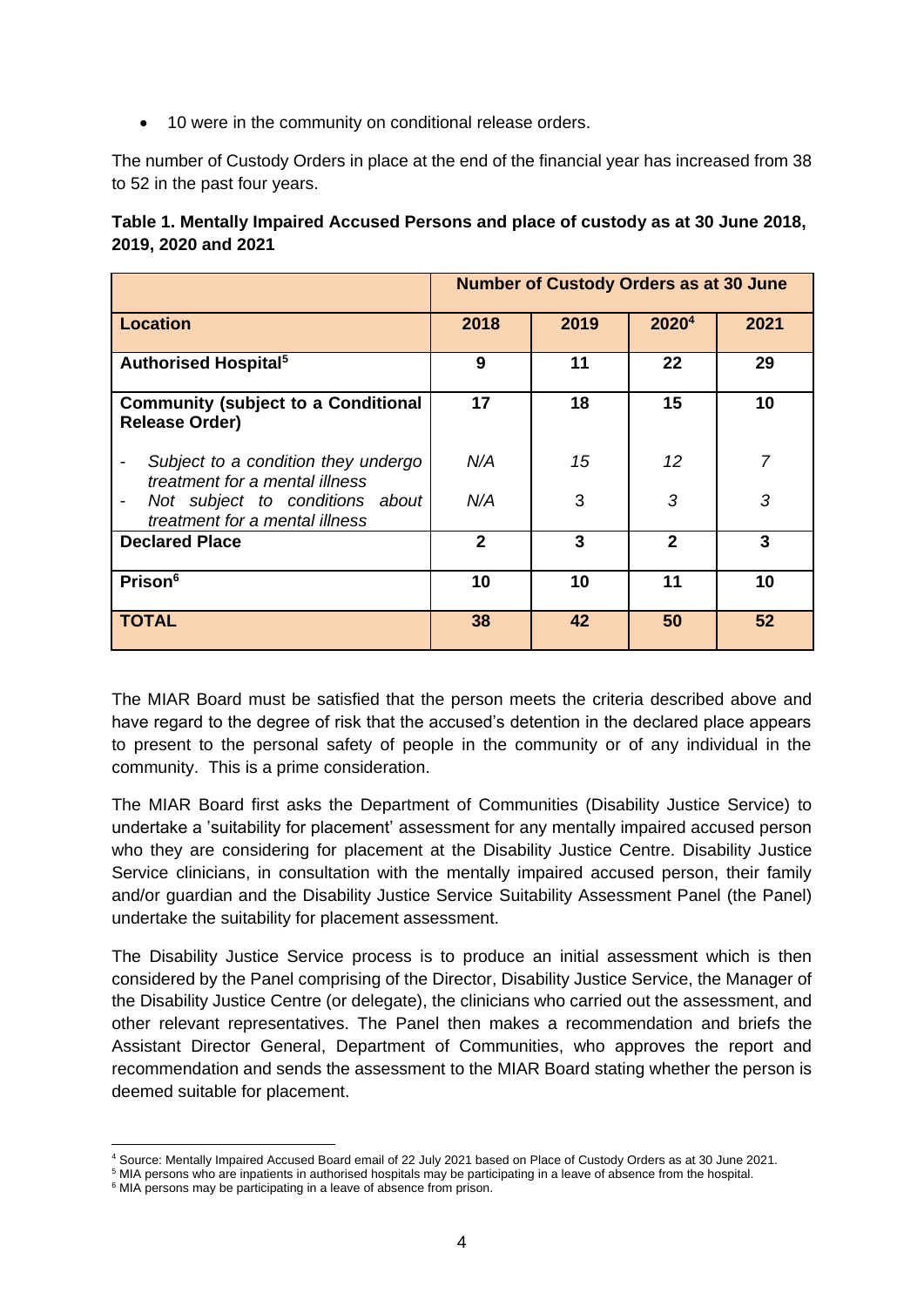The MIAR Board considers the report and determination along with any other materials or expert reports available to it. The CLMIA Act also requires that a person who works for the DSC, must be a member of the MIAR Board and be present when the MIAR Board is making a decision regarding any placement at the Bennett Brook Disability Justice Centre. In practical terms that person is from the Department of Communities (Disability Services). The Department of Communities (Disability Services) representative on the MIAR Board does not undertake the suitability for placement assessment.

If the MIAR Board decides to recommend the detention of the mentally impaired accused at the Disability Justice Centre it sends the Minister a statutory report containing a comprehensive and detailed summary of all the accused's circumstances, and the MIAR Board's reasons for recommending placement. The Minister then decides whether to consent to the placement. If consent is refused, the person is likely to remain in prison or an authorised hospital (if they also have a mental health condition).

### <span id="page-7-0"></span>Leave of Absence Orders

Mentally impaired accused persons, whether in a declared place, authorised hospital or a prison, may be given Leave of Absence (LOAs) orders. The LOA orders are granted by the MIAR Board following approval by the Governor. They cannot exceed 14 days and the MIAR Board is to have regard to risk and compliance factors. LOA orders are relied on by the Disability Justice Centre as central to the programs used to assist with preparing residents for reintegration into the community and ultimate release. Residents therefore spend a considerable amount of time outside the Disability Justice Centre on day and overnight leave as determined by the MIAR Board's LOA orders. Consent to placement in the Disability Justice Centre includes consideration of risk to the community in providing LOA orders.

### <span id="page-7-1"></span>The Advocacy Service

Part 10 of the Act establishes the advocacy services for residents of a declared place including a Chief Advocate and Advocates. The Chief Advocate must be informed of the arrival of every new resident in the declared place no later than 48 hours after their arrival. The Chief Advocate must then ensure that the resident is visited or otherwise contacted by an Advocate within seven days of the resident's arrival (the statutory contact).

Residents can request visits or contact outside the statutory contact and an Advocate must contact them within 72 hours of the request being made. The Chief Advocate must also ensure that an Advocate makes contact with each resident on request and at least four times a year. Residents can, however, decline to be contacted.

The Chief Advocate must also report to the Minister on the activities of the Advocates as soon as practicable at the end of a financial year and the Minister must, within 14 days after receiving the report, cause a copy to be laid before each house of Parliament.

### <span id="page-7-2"></span>Role of the Advocates

The role of the Advocates is to protect residents' rights and, as the name suggests, advocate for them. In particular, they must be involved in the preparation and review of a resident's IDP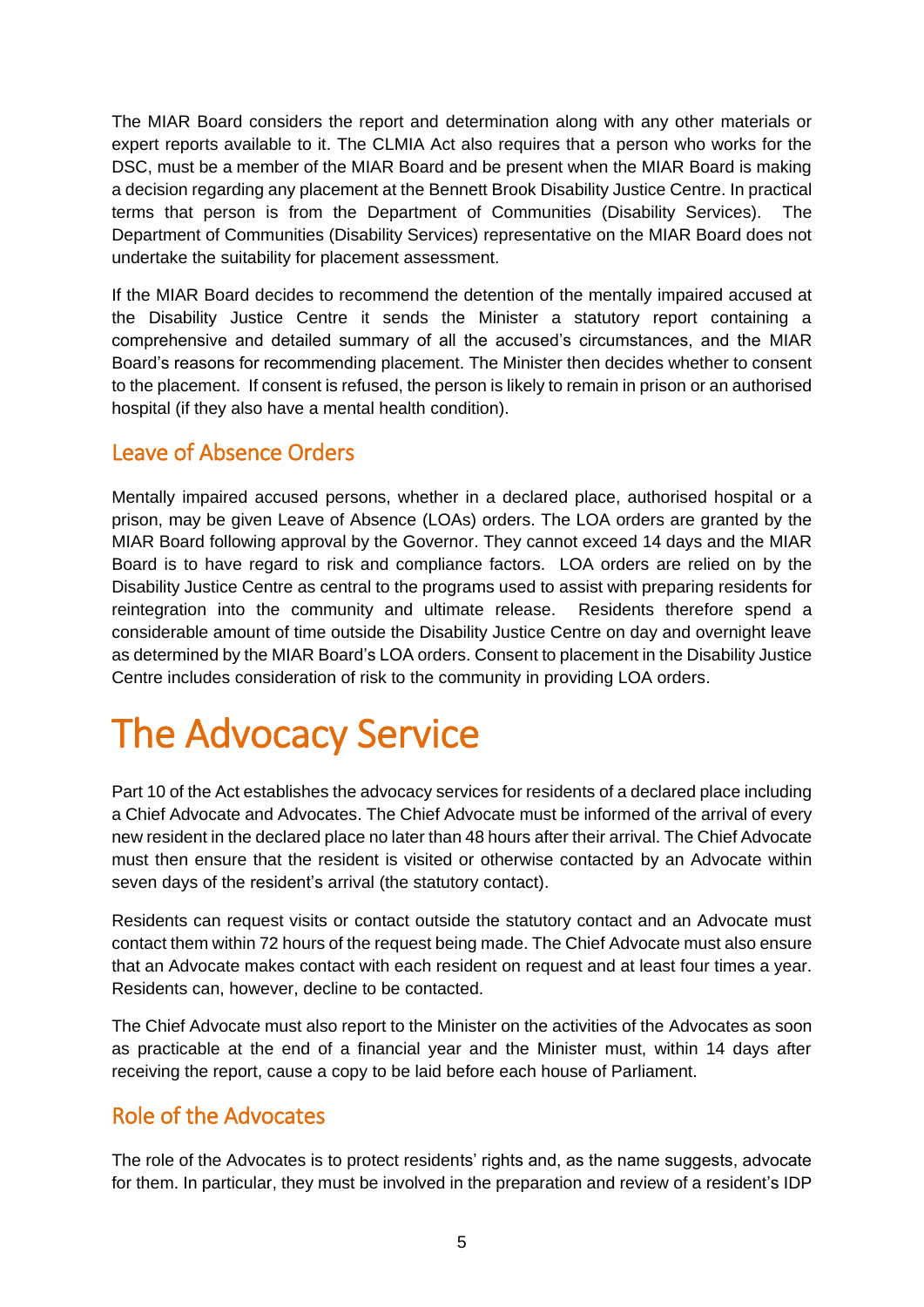and the Chief Advocate must be advised of the use of regulated behaviour management which includes medication, restraint and seclusion.

Each Advocate has these functions (see section 53 of the Act):

- (a) visiting or otherwise contacting residents
- (b) acting as the personal Advocate of residents to safeguard their health and safety and foster their development
- (c) monitoring orders under section 10 of the Act restricting freedom of communication
- (d) monitoring the use of regulated behaviour management
- (e) inquiring into or investigating any matter relating to an environmental condition of the declared place that is adversely affecting, or is likely to adversely affect, the health, safety or wellbeing of residents
- (f) inquiring into or investigating the extent to which explanations of the rights of residents have been given in accordance with the Act and the extent to which those rights are being, or have been, observed
- (g) assisting residents to protect and enforce their rights
- (h) inquiring into, and seeking to resolve, complaints made to Advocates about the management or care of residents
- (i) assisting a resident to make a complaint to the person who operates the declared place
- (j) assisting a resident to make a complaint under the *Disability Services Act 1993*
- (k) being a resident's representative in respect of a complaint if recognised as the resident's representative under the *Disability Services Act 1993*
- (l) liaising with the resident's enduring guardian or guardian
- (m) assisting residents to access legal services
- (n) referring any issues arising out of the performance of a function of the Advocate to the appropriate person to deal with those issues, including to the Chief Advocate, if the Advocate cannot resolve the issue or otherwise considers it appropriate to refer the matter
- (o) participating in the planning and provision of services received by residents and the preparation of their IDPs.

### <span id="page-8-0"></span>Powers of the Advocates

The Advocates have substantial powers in keeping with their protection of rights and 'watchdog' role which are very similar to the power of Advocates under the *Mental Health Act 2014.*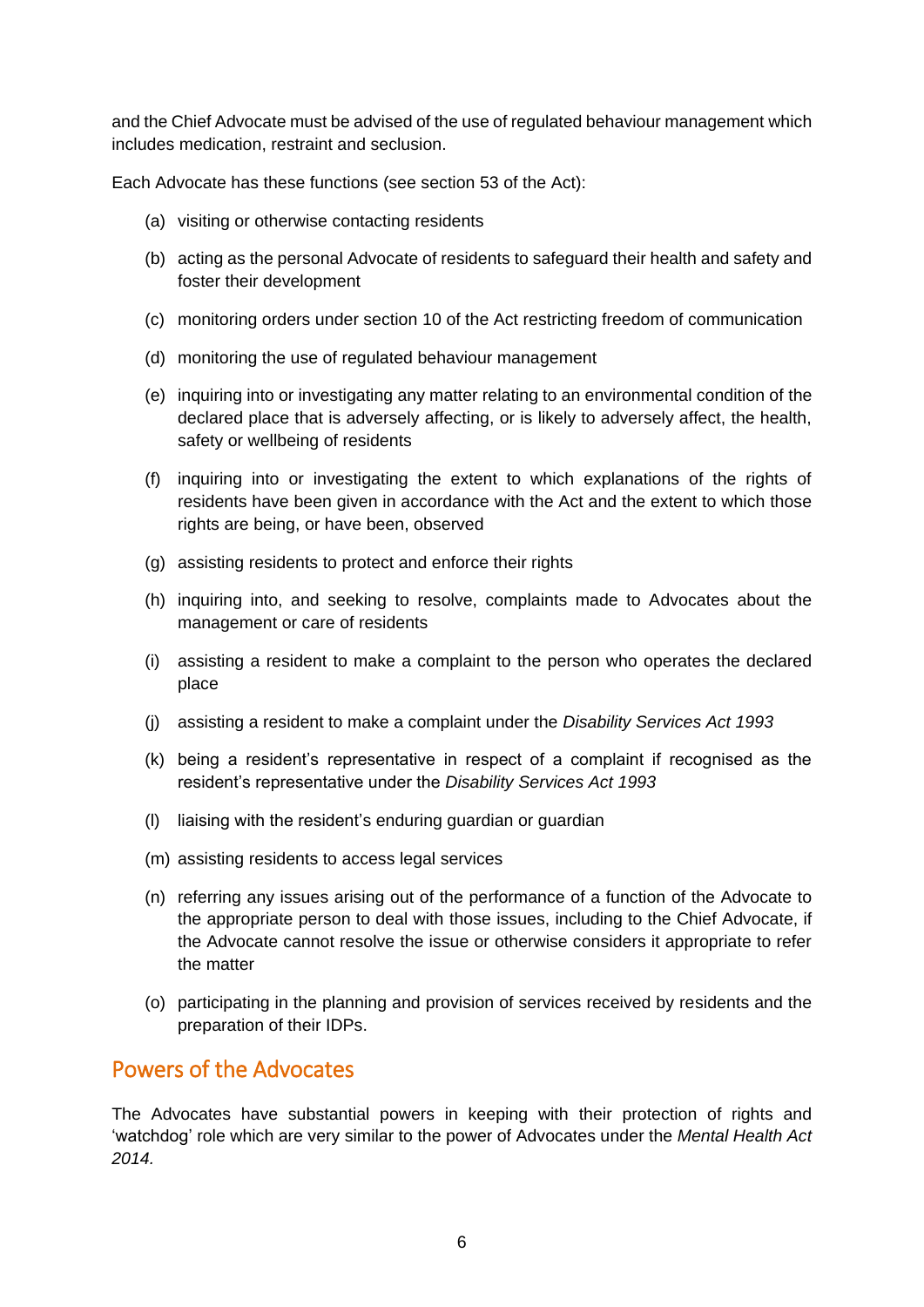Apart from doing anything necessary or convenient for the performance of the Advocate's functions under section 54 of the Act they may:

- with or without notice, at any time, and for any length of time
	- (a) visit a declared place and inspect any part of the place
	- (b) visit, or otherwise have contact with, any one or more residents, except a resident who has declined to be contacted by an Advocate
- ask a person who works at a declared place questions about any of these matters
	- (a) the welfare, health, care, training, safety, management or security of any resident
	- (b) the operation, control, management, security and good order of a declared place, to the extent to which the matter is relevant to a matter mentioned in paragraph (a)
- inspect and copy any document at a declared place relating to the place
- inspect and copy any of the following documents, wherever held, except a document to which the Advocate has been denied access by the resident —
	- (a) the resident's IDP
	- (b) any other document included, and the information recorded, in the resident's file
	- (c) any of the records listed in section  $10(6)(a)(i)$  and (ii) of the Act that relate to the resident
	- (d) any other document in the possession or control of the person who operates the declared place that relates to the resident
- require a person who works at a declared place to give reasonable assistance to the Advocate for the performance of the Advocate's functions under this Act.

It is an offence under section 55 of the Act to not answer the Advocate's questions, to hinder or fail to assist them, or give them wrong information.

The Advocates are under the control of the Chief Advocate and residents always retain the right to decline to be visited or otherwise contacted or to not consent or withdraw consent to the Advocate having access to their records.

### <span id="page-9-0"></span>Who are the Advocates?

The Declared Places (Mentally Impaired Accused) Regulations 2015 prescribe that the Chief Mental Health Advocate and Mental Health Advocates as defined in the *Mental Health Act 2014* are the Chief Advocate and Advocates for the Act. The functions and powers of Mental Health Advocates under the *Mental Health Act 2014* are very similar to the functions and powers of Advocates under the Act including advocacy and rights protection services for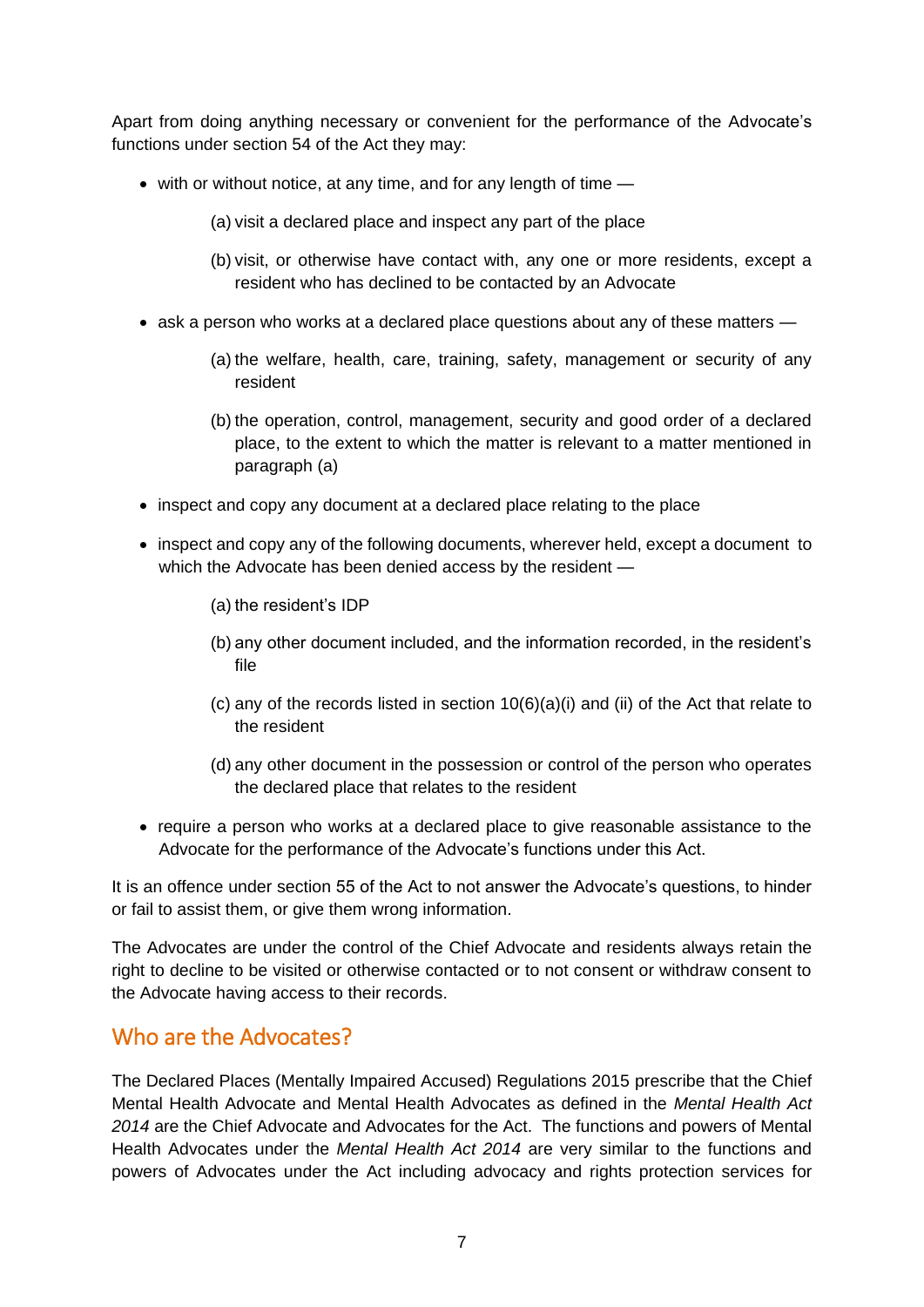people who are on Custody Orders due primarily to a mental illness and who are in an authorised hospital or on a conditional release order receiving treatment.

During 2020-21 two people were engaged by the Chief Advocate under the *Mental Health Act 2014* to work as Advocates under the Act. Both Advocates had received training on the Act prior to the Disability Justice Centre opening. They have continued to ensure their skills on and knowledge on issues to do with advocacy under the Act remain current. One person acted as both the Senior Advocate and as an Advocate, and the other acted solely as an Advocate. Both have been visiting the Disability Justice Centre in their capacity as an Advocate since it opened.

### <span id="page-10-0"></span>Other Residents' Rights

One of the most fundamental requirements of the Act, and therefore right of residents of a declared place, is that they are to be provided the best possible training, including development programs that promote their physical, mental, social and vocational abilities (see section 5(2) of the Act).

Furthermore, pursuant to section 6 of the Act, programs and services for residents must be designed and administered so as to:

- respect the rights of residents to be treated with dignity, courtesy and compassion, without discrimination or stigma, and with equality of opportunity
- be sensitive and responsive to the diverse and individual circumstances and needs of residents taking into account their age, gender, spiritual beliefs, culture or linguistic background, family and lifestyle choices
- reduce the risk of residents offending or re-offending
- assist residents to live, work and participate in the community and be as independent as possible
- maximise quality of life for residents
- assist residents to be trained, developed and cared for in a manner that is the least restrictive option in the circumstances taking into account the need for protection and safety of residents and the community.

The Act also stipulates that an IDP is to be prepared for each resident, and the resident is to be managed and is to receive 'care, support and protection' as required by that plan. The Advocate must be consulted as part of the preparation, review and proposals for change of a resident's IDP and this is a major part of their work with residents.

Other rights include:

- the right to be told their rights
- freedom of lawful communication though this right may be restricted in certain circumstances in which case the order must be made and the resident's Advocate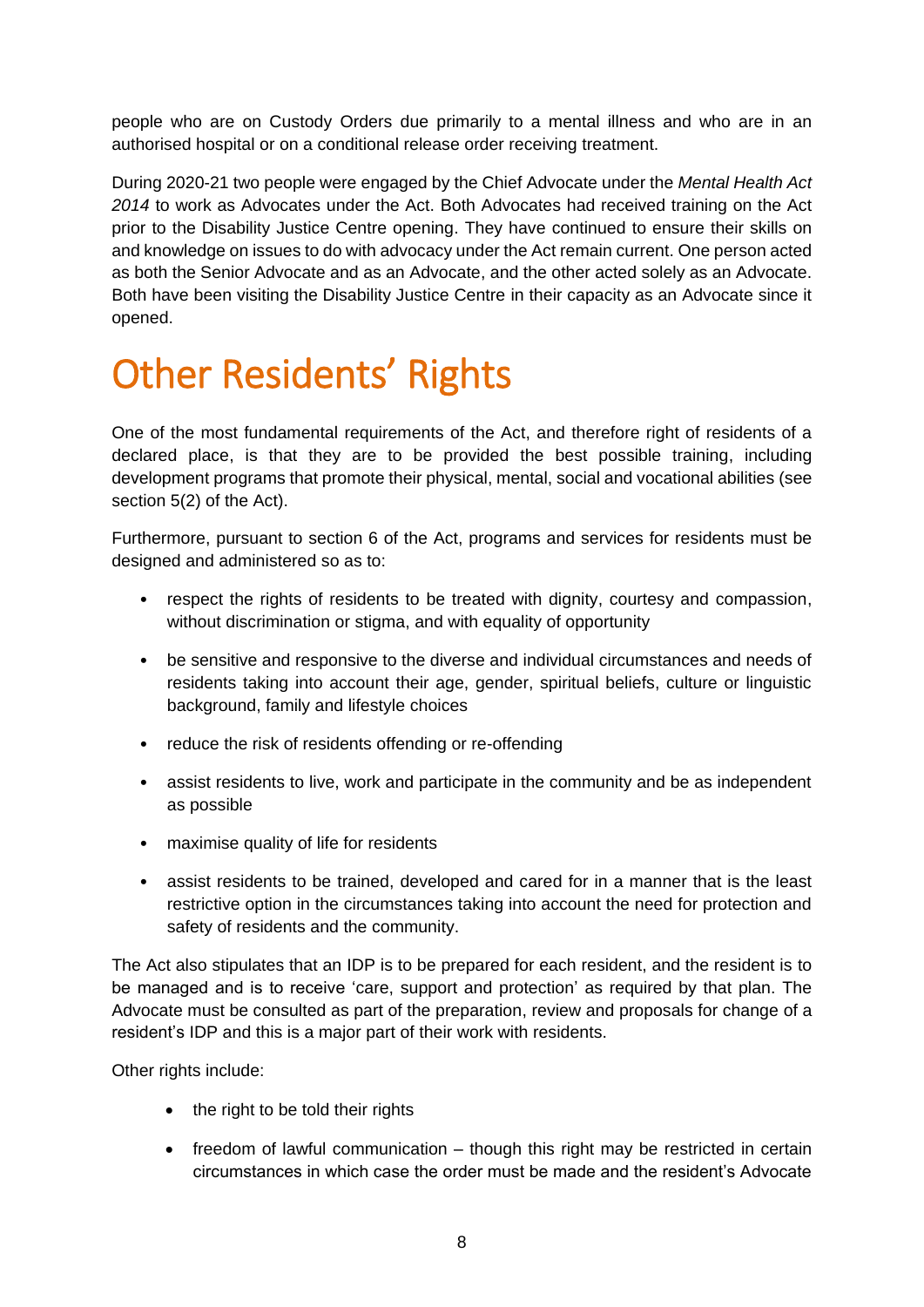advised (and the restriction cannot deny the resident access to the Advocate, lawyer or guardian; and the Advocate must monitor the restriction)

- confidentiality
- the right to not be ill-treated
- process and procedure around:
	- o incident reporting
	- o regulation of behaviour management including seclusion and restraint and notifying the Chief Advocate
	- o searching residents.

### <span id="page-11-0"></span>Activities of Advocates

### <span id="page-11-1"></span>Visits and notifications

In accordance with the requirements of the Act:

- $\bullet$  each resident received four visits during the year<sup>7</sup> or the equivalent proportion
- the Chief Advocate received quarterly reports for each resident as to whether there had been any regulated behaviour management pursuant to sections 27, 32 or 36 (behaviour management medication, restraint and seclusion).

### <span id="page-11-2"></span>Individual Development Plans (IDP)

The programs and services at the Disability Justice Centre must be delivered in accordance with the IDP for each resident. The plan must be reviewed before the expiry of six months after it is first prepared and then every 12 months. The IDPs are required to include programs and services designed to:

- promote the resident's development, habilitation (focussing on learning new skills), rehabilitation (focussing on regaining skills lost) and quality of life
- reduce the intensity, frequency and duration of the resident's behaviour that places at risk the health or safety of the resident or others, including positive behaviour support
- support the resident's reintegration into the community and include an outline of the proposed plan for the resident's transition to participation and inclusion in the community.

All residents had LOA orders made by the MIAR Board which allowed the IDPs to include a program of absences from the Disability Justice Centre. The objective of the LOA orders is to give a staged, gradual and supervised transition back into the community, which is the goal

<sup>1</sup> <sup>7</sup> Section 52 of the Act requires the Chief Advocate to ensure that each resident is visited or otherwise contacted within seven days of the resident's arrival at a declared place and 'at least' four times a year. The Chief Advocate has determined that the four visits are to be counted in each reporting year which means between the 12 months between 1 July and 30 June and, if a resident arrives or departs from the declared place within that period, the Chief has determined the number of visits required is based on the proportion of the resident's stay in the 12 month period.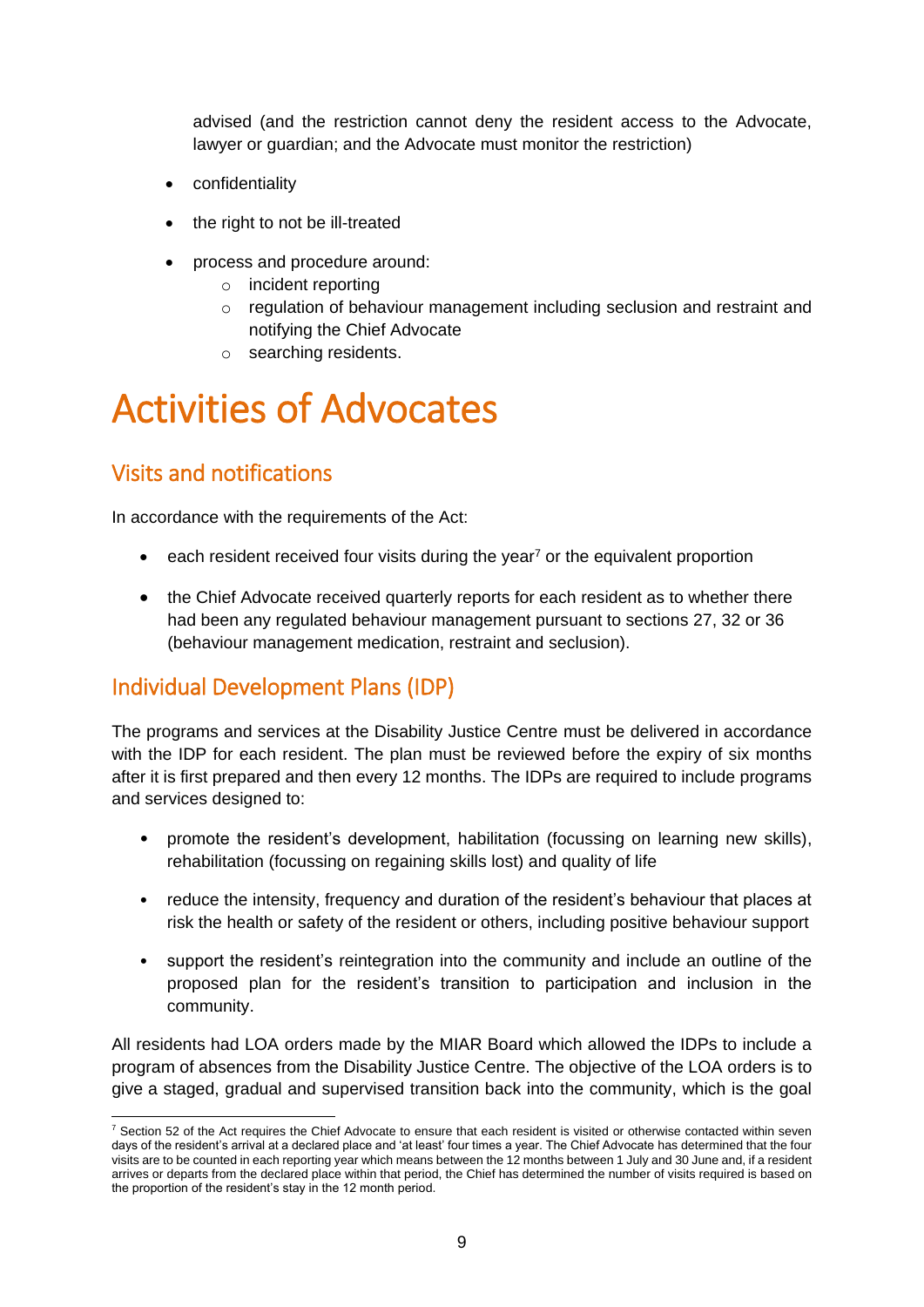for all residents. In February 2021, the Disability Justice Centre created an emergency evacuation plan as a result of bushfires close to the Centre. They advised the MIAR Board and relevant guardians of the plan. Residents' LOA orders were adjusted from March 2021 to provide for any future emergencies that require residents to be evacuated from the Centre.

Advocates contributed to the IDPs in various ways including advocating for culturally appropriate care and programs. Processes are in place to ensure that all IDP reviews are held within the 12 month period of the plan. The Advocates have reported continued greater level of detail in the documentation of the IDP plans which is welcomed.

In addition, the IDP must include:

- what constitutes appropriate or inappropriate regulated behaviour management for the resident's case
- details of any medication prescribed as behaviour management medication
- details of each emergency when a restraint was used on the resident or the resident was placed in or returned to seclusion
- strategies for avoiding, reducing and eliminating any further use of a regulated behaviour management.

#### <span id="page-12-0"></span>Other Advocacy Issues

#### <span id="page-12-1"></span>Lack of Psychiatric Services

The Disability Justice Centre provides a secure residential service for people whose primary diagnosis is an intellectual disability; however, residents may also have mental health care needs, and some may require specialist forensic mental health services. Residents may require psychiatric care (acute and routine care), and provision of psychiatric reports for the MIAR Board (incorporating a risk assessment).

Psychiatric services were provided by the Statewide Forensic Mental Health Service (SFMHS) to residents of the Disability Justice Centre until April 2020. The Advocacy Service understands that limited psychiatric services were provided to some residents by SFMHS until September 2020. The cessation of services raised the issue of who would be responsible for such services, and specifically:

- who is the appropriate service provider
- what level of service is required (ie specialist forensic or general psychiatric services)
- who should pay for those services?

The lack of services came to the attention of the Senior Advocate in December 2020 following a request from the MIAR Board for an updated risk assessment. The MIAR Board requested reports after a hearing in June 2020 and were assured these would be provided $8$ . The risk assessment was considered 'integral to the Board's decision' about suitability for a community release order. In February 2021, the Senior Advocate wrote to the Chief Psychiatrist regarding

<sup>-</sup><sup>8</sup> It is understood that an assessment was completed, however a report was not forwarded to the MIAR Board for the December 2020 hearing.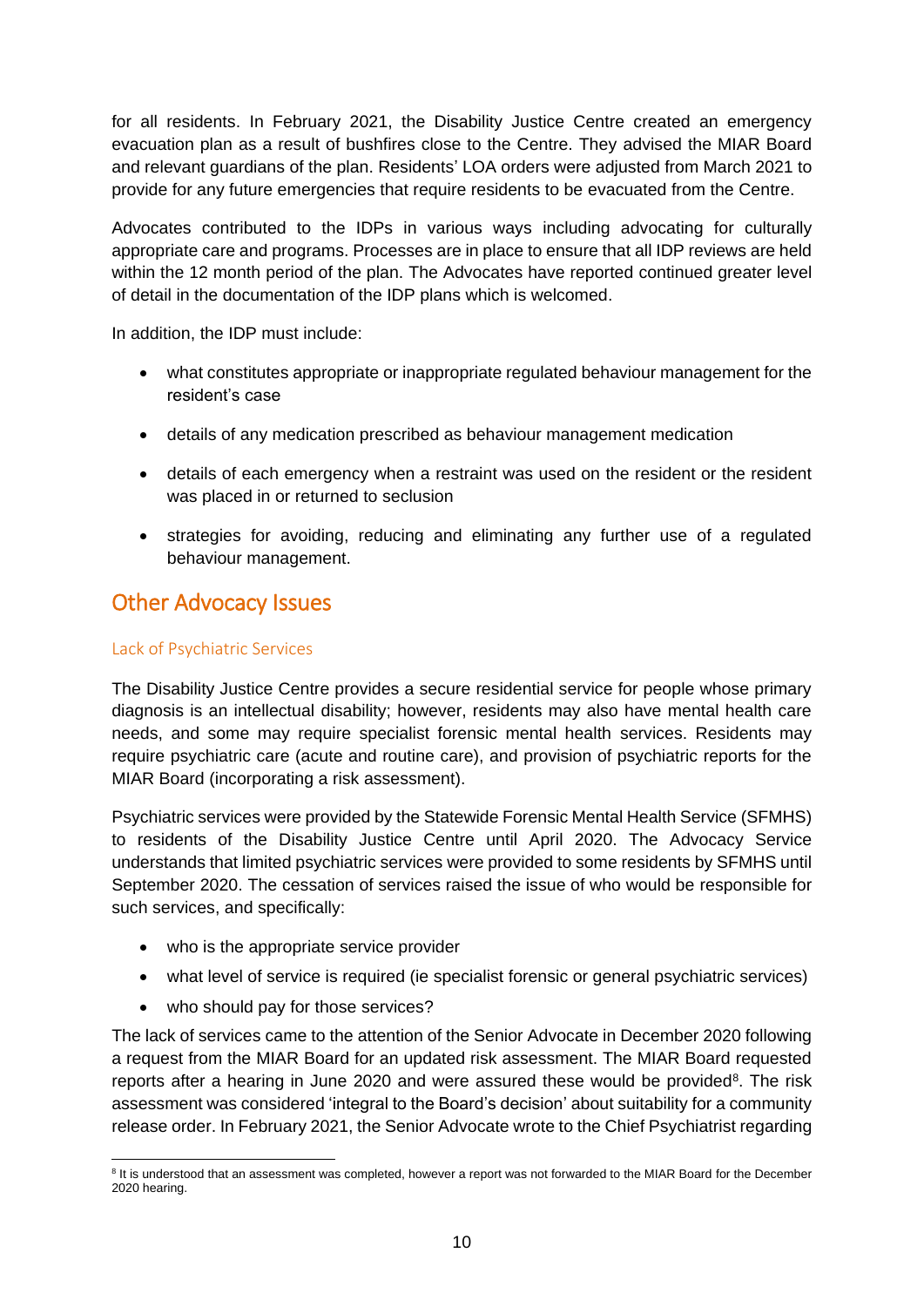psychiatric services for residents, including reports for the MIAR Board. The Chief Psychiatrist raised the issue with North Metropolitan Health Service who advised that they were not commissioned to provide psychiatric services to the Disability Justice Centre and referred the matter to the appropriate agencies for resolution.

The Chief Psychiatrist then wrote to the Department of Communities and the Department of Justice stating that it was inappropriate for him to negotiate operational pathways and asking that the parties formally agree and document pathways to access psychiatric care and psychiatric reports for Disability Justice Centre residents.

An interim solution was proposed: the treating general practitioner would make a referral to a private psychiatrist who would complete the MIAR Board report and the resident would pay the gap after the rebate from Medicare. The Advocacy Service understands that Medicare will not cover such services for people detained in state managed facilities and stated this to the relevant agencies at the time.

In March 2021 the Chief Advocate wrote to the Department of Communities asking what action would be taken to provide psychiatric services as none had been provided for over six months. The letter outlined the impacts for the residents in terms of the lack of reports for the MIAR Board hearings and for their personal wellbeing. A response was received in May 2021 and advised that one private forensic psychiatrist would provide a consultancy service, and another would provide clinical services to residents. The letter stated it was common for residents to have been treated at the Frankland Centre prior to acceptance to the Disability Justice Centre, noting that some residents had complex support needs and dual diagnoses of intellectual disability and mental illness. Their ongoing psychiatric care and support was identified as integral, not just to residents' wellbeing, but also to their rehabilitation and safe access to the community.

The response from the Director General of the Department of Communities to the Chief Psychiatrist in June 2021, following an interagency meeting, advised that there was still no sustainable solution as no mainstream service provider had agreed to, nor been commissioned to, provide psychiatric services to residents. The interim solution was for Legal Aid WA to temporarily pay for private psychiatric services.

At this point, if emergency psychiatric care was required then arrangements could be made for a mental health agency nurse to administer non-scheduled medication (PRN), or the resident could be taken to the local hospital emergency department.

As at 30 June 2021 Legal Aid WA agreed to pay for one psychiatric report for one resident by a private psychiatrist. However, no psychiatrist has provided ongoing clinical care for residents. This has resulted in the situation where the resident is responsible to pay for psychiatric services (should they require them), including psychiatric reports to the MIAR Board.

As at 30 June 2021, the questions around mental health care services and who should pay for those services had not been resolved and those residents who required specialist forensic psychiatric care have been without this for much of the year. The negotiation of services has been a protracted process which has arguably impacted residents' mental health and disadvantaged them by denying their access to natural justice. The lack of timely psychiatric risk assessments for the MIAR Board, has resulted in the MIAR Board being unable to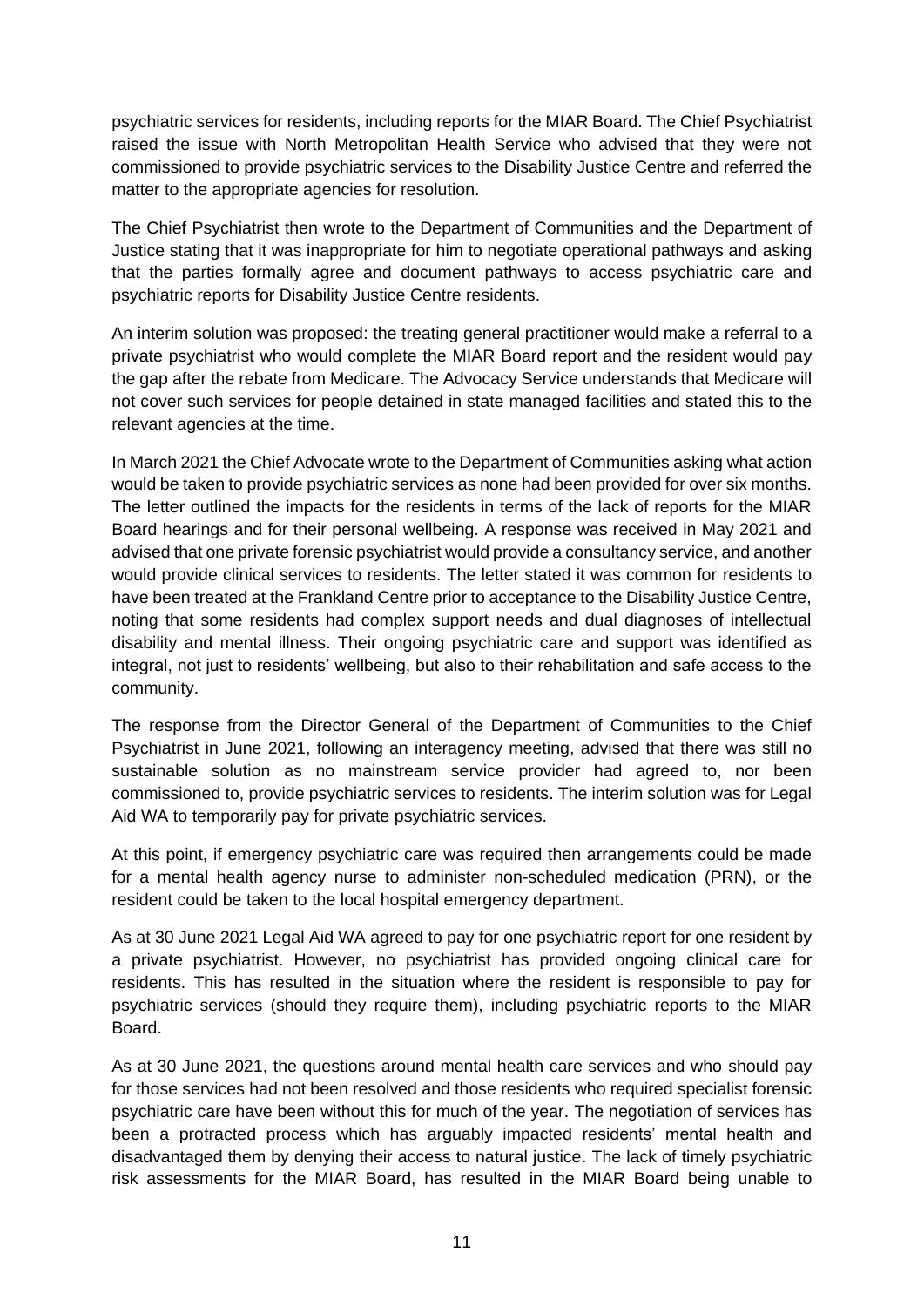consider release orders due to lack of expert advice, delaying or potentially denying residents' release.

Based on the Advocacy Service's experience during the year, it is suggested that the use of service level agreements and clarity on the Disability Justice Centre model of care and where this intersects with other models (for instance, specialist forensic mental health care) might facilitate appropriate and consistent psychiatric care and treatment. There is an opportunity to remedy the potential for gaps in services to be addressed in the reforms to the CLMIA Act. The Advocacy Service will continue to encourage the government departments to work collaboratively. However, there is no agency with the authority to coordinate services across government departments. The governance structure, with agencies reporting to different Ministers, presents an additional challenge to meeting the needs of residents when these require coordinated services.

The Advocacy Service remains concerned about discrimination against residents of the Disability Justice Centre due to the lack of consistent and reliable psychiatric services, and the consequent detriment to the capability of the MIAR Board to make relevant and informed decisions for their future care.

#### <span id="page-14-0"></span>Emergency restraint and seclusion

The Chief Advocate was not notified of any emergency restraints during the year, and of one seclusion. It has been previously reported<sup>9</sup> that section  $41(2)$  of the Act requiring a suitably qualified person review the health and welfare of a resident within two hours of a restraint or seclusion is not always complied with. The Department of Communities had assured the Chief Advocate that processes were in place to ensure that the requirement is met in future<sup>10</sup>.

The Department of Communities' report about the seclusion indicated that the resident's health and welfare was not checked for two days following the seclusion. The Chief Advocate subsequently wrote to the Deputy Director General of the Department of Communities in May 2021 about the processes and availability of service providers to ensure residents' rights were observed. The Department of Communities replied<sup>11</sup> that an after-hours medical practitioner could not be sourced but an on-call provider had since agreed to provide nurses on an allhours, on-call basis.

It should be noted that, where the requirement was not met, no resident was adversely affected.

### <span id="page-14-1"></span>Permission to reside at the Disability Justice Centre

The Minister for Disability Services must give consent for a person to reside at the Disability Justice Centre<sup>12</sup>. During 2020-21 the Minister did not withhold consent to detain a person at the Disability Justice Centre.

<sup>-</sup><sup>9</sup> Annual Report 2018-19 and 2019-20.

<sup>&</sup>lt;sup>10</sup> Letter from Director, Disability Justice Service, 17 February 2020.

<sup>&</sup>lt;sup>11</sup> Letter from the Deputy Director General, Community Services, 25 June 2021.

<sup>12</sup> Under section 24(5C) of the CLMIA Act.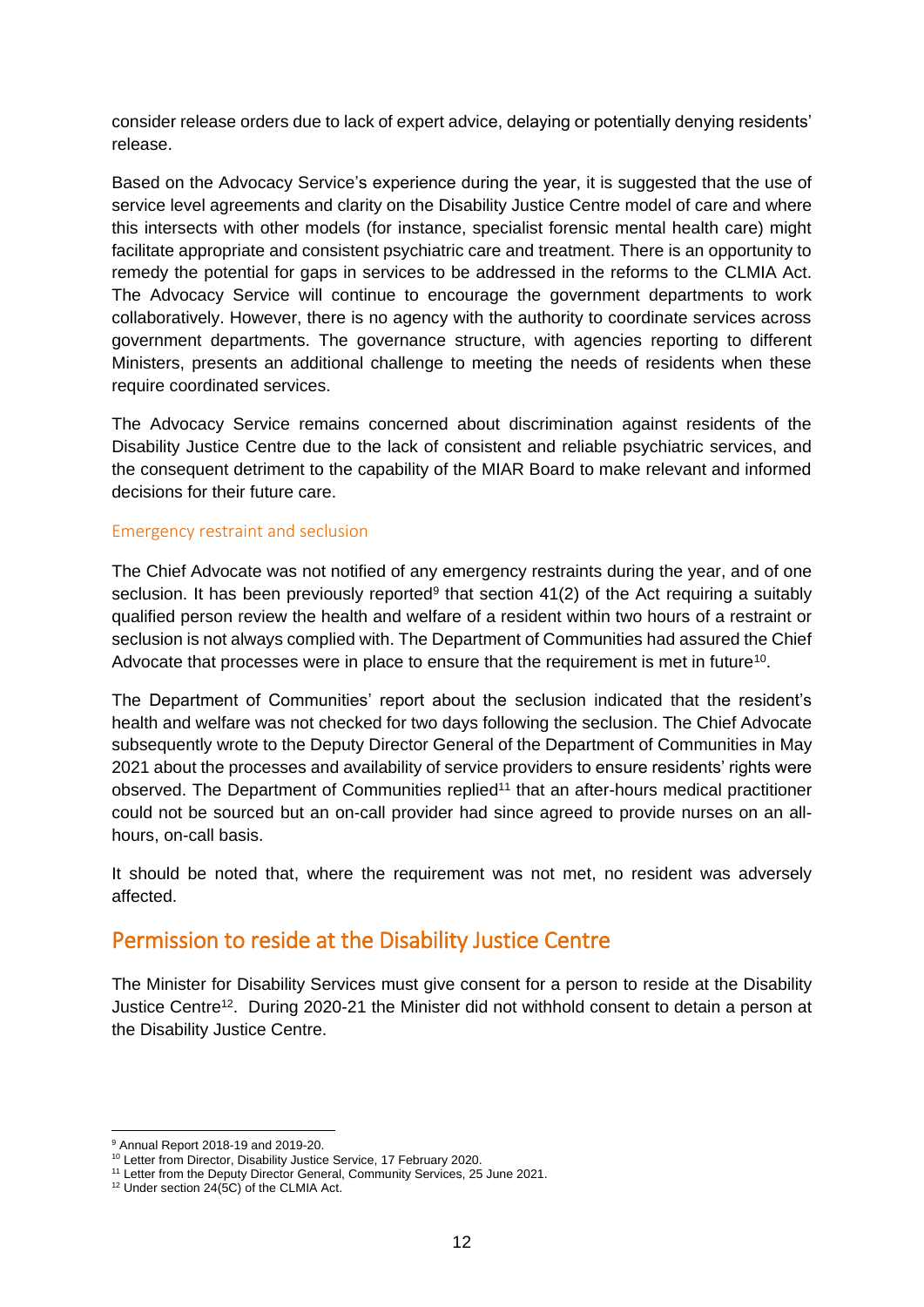### <span id="page-15-0"></span>Referrals by MIAR Board to the Disability Justice Centre

During this financial year the MIAR Board advised they referred five persons for assessment for placement at the Disability Justice Centre<sup>13</sup>:

- One person was deemed to not meet the Department of Communities' eligibility criteria and was therefore considered not suitable for placement at the Disability Justice Centre.
- Three referred persons were awaiting the outcome of their assessment:
	- ̵ two people were deemed eligible by the Department of Communities for placement, but recommendations were yet to be referred to the Minister for consideration as at 30 June 2021 (note one recommendation was sent to the Minister in July 2021)
	- one person was awaiting the outcome from the Department of Communities as to whether their placement will be recommended.

Note, one new person who was deemed suitable for placement became a resident at the Disability Justice Centre during 2020-21.

#### <span id="page-15-1"></span>Service model issues restricting admissions

As reported in the 2019-20 annual report, the Chief Advocate and Senior Advocate met with the Deputy Director General of the Department of Communities and the Director, Disability Justice Service in January 2020 raising concerns about the service model under which the Disability Justice Centre operates. In particular, that it is not catering for the wide and diverse range of challenging behaviours of people on Custody Orders. The Chief Advocate raised concerns that people who could substantially benefit from the Disability Justice Centre are being excluded, even though the Act clearly contemplates and makes provision for people with challenging behaviours to be admitted. The current model of care and associated staffing do not allow for this.

This means the 10 bed Disability Justice Centre is not being fully utilised and mentally impaired accused people on Custody Orders who might otherwise meet the criteria in the Act are continuing to be detained in prison or the forensic mental health secure ward, the Frankland Centre. The Frankland Centre does not provide the type of rehabilitative or habilitative care that can be provided at the Disability Justice Centre and has an increasing bed shortage with people in prison needing an inpatient bed waiting weeks, and in some cases months, to be admitted<sup>14</sup> .

### <span id="page-15-2"></span>COVID-19

1

COVID-19 restrictions, when mandated, continue to be well managed by the Disability Justice Centre. COVID-19 vaccinations commenced for all residents in 2020-21.

<sup>13</sup> Letter from the MIAR Board Chairperson, 27 July 2021.

<sup>&</sup>lt;sup>14</sup> In September 2018 it was reported by the Inspector of Custodial Services that one third of prisoners who were referred for inpatient care to the Frankland Centre never got there, and 61% of all referrals lapsed without a hospital placement; the reason was a lack of beds. The situation has since been compounded by a greater number of people detained by order of the MIAR Board to the Frankland Centre: this has increased from 9 as at 30 June 2018 to 29 as at 30 June 2021.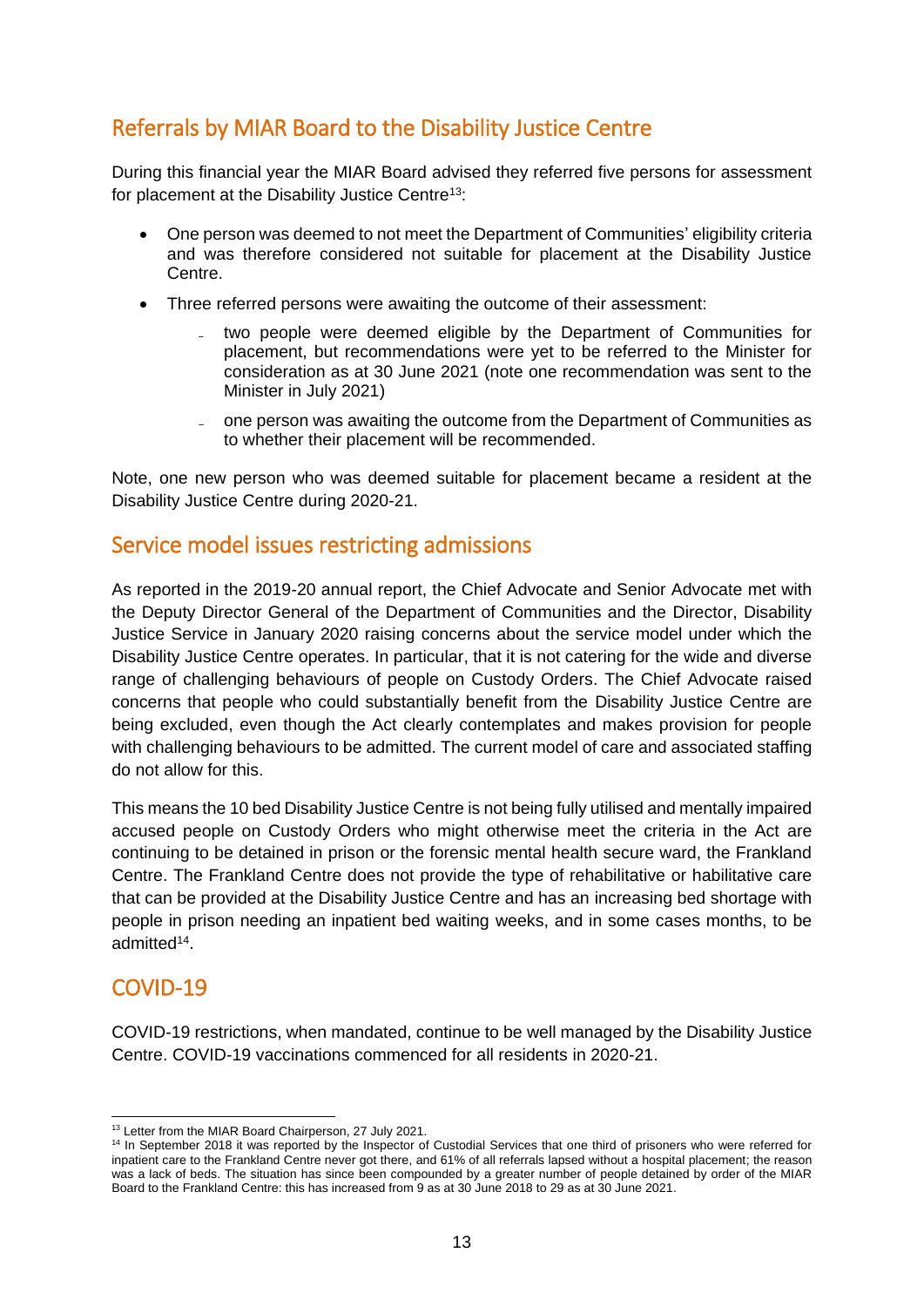### <span id="page-16-0"></span>Reviews by the Mentally Impaired Accused Review Board

Under the CLMIA Act residents are required to be reviewed by the MIAR Board and a report sent to the relevant Minister (the Attorney General) at least once a year and whenever the MIAR Board thinks there are special circumstances which justify doing so. The MIAR Board has agreed to keep the Chief Advocate advised in advance of all Board reviews scheduled for Disability Justice Centre residents. Letters are also sent to the Chief Advocate following a hearing by the MIAR Board containing the decision of the Board, any reasons for that decision, and the next date the matter will be considered by the Board.

Advocates can draft written submissions or, with the permission of the MIAR Board, attend review hearings. The Advocates contacted the residents prior to hearings and reviewed documentation sent to the MIAR Board. Three submissions were made by Advocates to the MIAR Board and Advocates attended two hearings in 2020-21 with attendance at a third hearing for a person who had been recommended for placement at the Disability Justice Centre by the Board.

### <span id="page-16-1"></span>Meetings with the Minister

The former Chief Advocate had one meeting with the Minister for Disability Services during the year.

### <span id="page-16-2"></span>Cost of the Advocacy Services

In accordance with the agreed funding arrangements, the Department of Communities is invoiced for advocacy services provided pursuant to the Act. The cost of the advocacy services in 2020-21 was \$14,337.